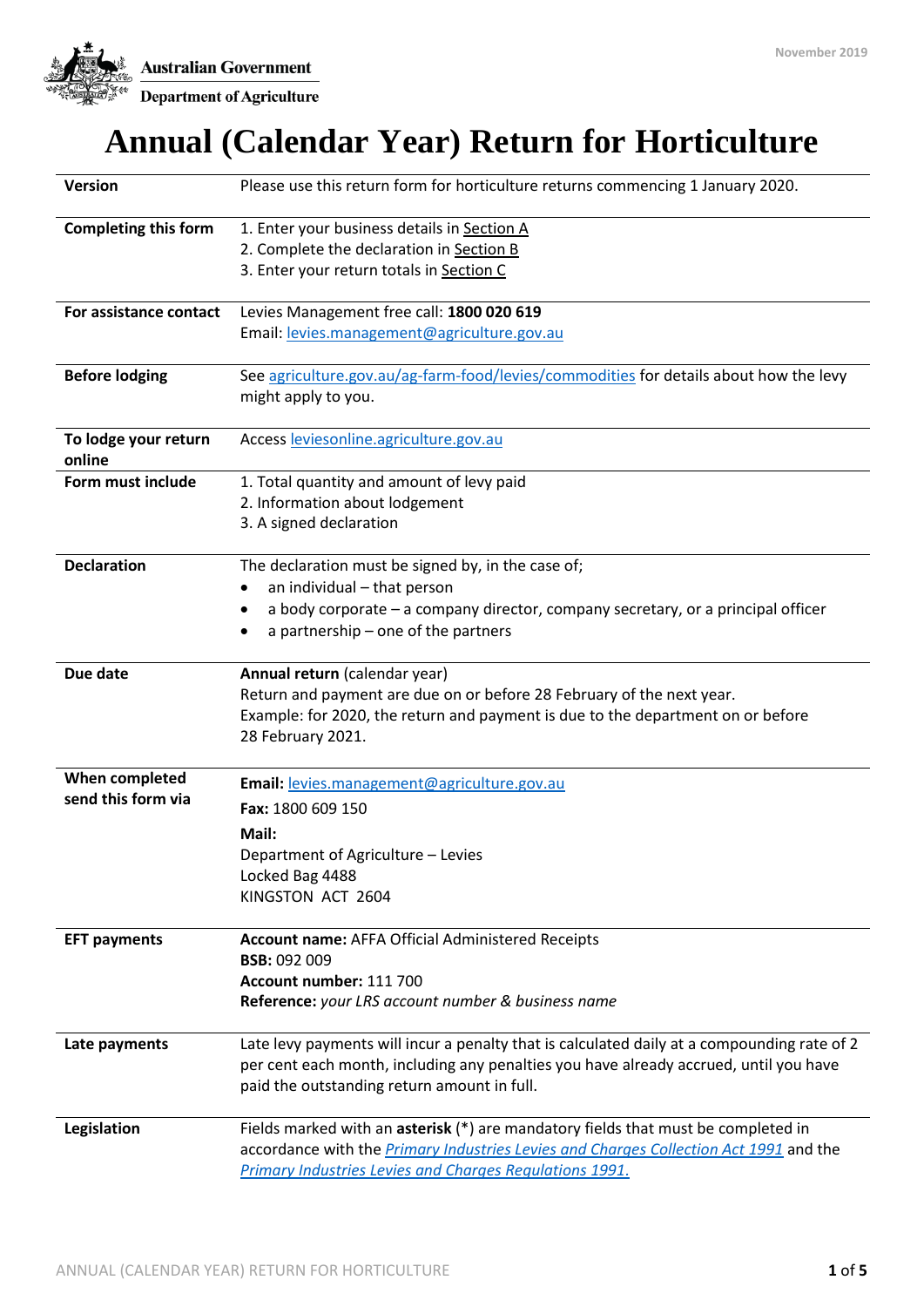| <b>Australian Government</b><br><b>Department of Agriculture</b>                                                                                                                                                                | November 2019          |
|---------------------------------------------------------------------------------------------------------------------------------------------------------------------------------------------------------------------------------|------------------------|
|                                                                                                                                                                                                                                 | <b>OFFICE USE ONLY</b> |
|                                                                                                                                                                                                                                 | Date:                  |
| <b>Annual Return for Horticulture</b>                                                                                                                                                                                           | Return ID:             |
|                                                                                                                                                                                                                                 | Signed:                |
| <b>SECTION A: Lodgement details</b>                                                                                                                                                                                             |                        |
| LRS account number<br>Year ended*<br>$\prime$                                                                                                                                                                                   | $\prime$               |
| Please note that your LRS account number is required for account management purposes.                                                                                                                                           |                        |
| ABN/ACN*                                                                                                                                                                                                                        |                        |
| Name*<br>Please note that name can be either the name of a company or an individual. Please use whichever is most relevant.                                                                                                     |                        |
| Address*                                                                                                                                                                                                                        |                        |
| Postal Address*                                                                                                                                                                                                                 |                        |
| Phone<br>Fax                                                                                                                                                                                                                    |                        |
| Email                                                                                                                                                                                                                           |                        |
| $EFT$   Cheque   Money Order   Levy/Charge paid*<br>Method of payment:                                                                                                                                                          | \$                     |
| Date deposited: ______/______/_____                                                                                                                                                                                             |                        |
| <b>SECTION B: Declaration</b>                                                                                                                                                                                                   |                        |
| Declaration: I declare that to the best of my knowledge the information contained on this return form and any<br>attachments is correct in every essential detail. Giving false or misleading information is a serious offence. |                        |

| Title      | First name* |                                                                                                                                                                                                                    | Last name* |  |  |
|------------|-------------|--------------------------------------------------------------------------------------------------------------------------------------------------------------------------------------------------------------------|------------|--|--|
|            |             | I have the authority to sign this declaration as a director, secretary or principal officer of the body<br>corporate, partner, owner or other person, authorised in writing to act on behalf of this organisation. |            |  |  |
| Signature* |             |                                                                                                                                                                                                                    | Date*      |  |  |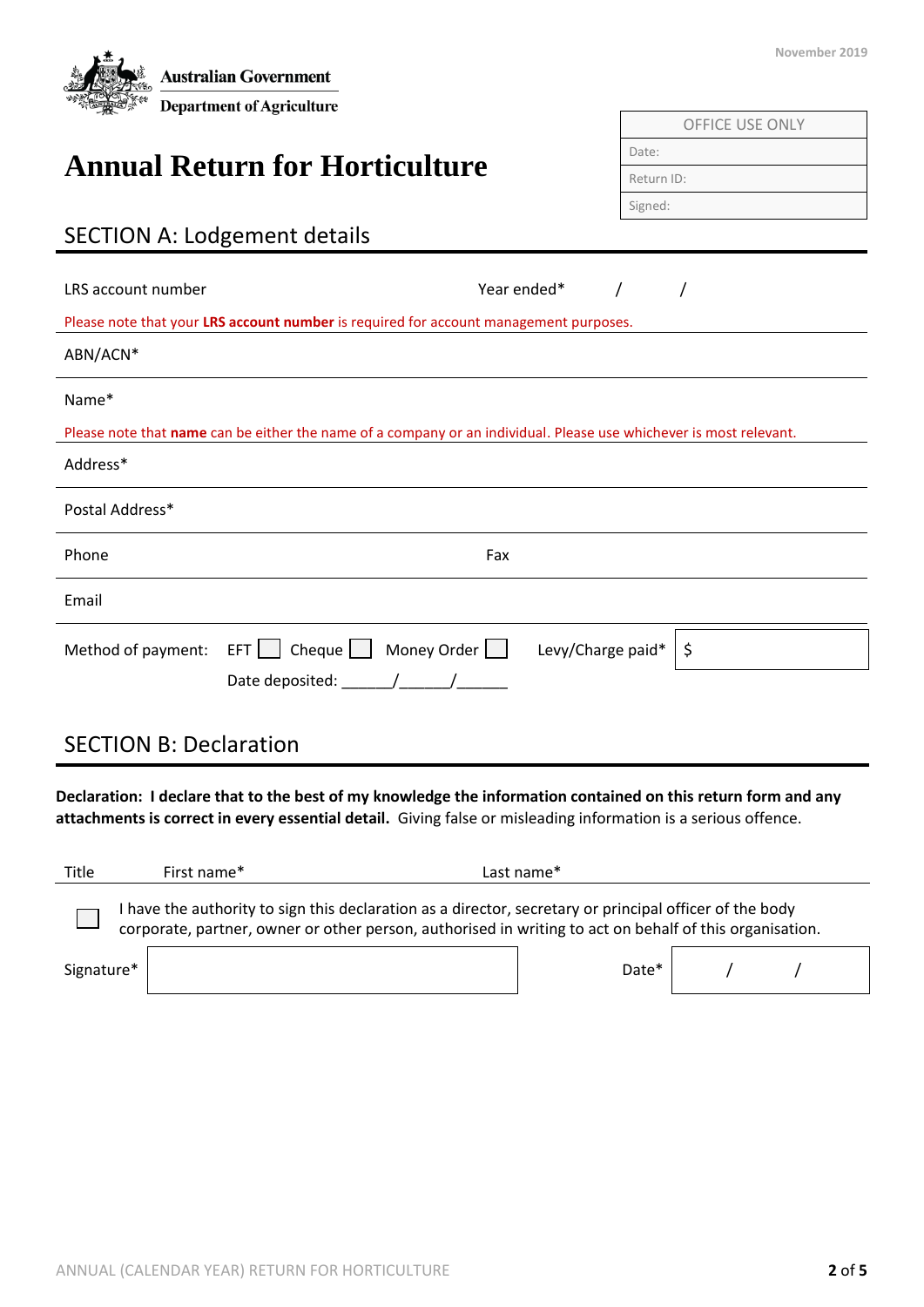

# SECTION C: Total quantity and levy details

| <b>Commodity: Horticulture</b>               | (i)<br>Domestic quantity* | (i)<br><b>Export quantity*</b> | (iii)<br>Levy/Charge rate* | $(i) + (ii) \times (iii) =$<br>Levy/Charge payable |
|----------------------------------------------|---------------------------|--------------------------------|----------------------------|----------------------------------------------------|
| Apples (kilograms)                           |                           |                                | 1.895 cents/kg             | \$                                                 |
| Apples - processing (tonnes)                 |                           | $-N/A -$                       | \$5.50/tonne               | \$                                                 |
| Apples - juicing (tonnes)                    |                           | $- N/A -$                      | \$2.75/tonne               | \$                                                 |
| Pears (kilograms)                            |                           |                                | 2.149 cents/kg             | \$                                                 |
| Pears - processing (tonnes)                  |                           | $-N/A -$                       | \$5.90/tonne               | \$                                                 |
| Pears - juicing (tonnes)                     |                           | $-N/A -$                       | \$2.95/tonne               | \$                                                 |
| Citrus - oranges<br>in bulk (tonnes)         |                           |                                | \$5.30/tonne               | \$                                                 |
| Citrus - oranges<br>not in bulk (boxes)      |                           |                                | 10.6 cents/box             | \$                                                 |
| Citrus - other citrus<br>in bulk (tonnes)    |                           |                                | \$4.55/tonne               | \$                                                 |
| Citrus - other citrus<br>not in bulk (boxes) |                           |                                | 9.1 cents/box              | \$                                                 |
| Potato - unprocessed (tonnes)                |                           |                                | 60 cents/tonne             | \$                                                 |
| Potato - processing (tonnes)                 |                           | $- N/A -$                      | 50 cents/tonne             | \$                                                 |
| Avocado (kilograms)                          |                           |                                | 7.5 cents/kg               | \$                                                 |
| Avocado - processing (kilograms)             |                           | $- N/A -$                      | 1 cent/kg                  | \$                                                 |
| Onions (tonnes)                              |                           |                                | \$4.00/tonne               | \$                                                 |
| Custard apples (trays)                       |                           |                                | 40 cents/tray              | \$                                                 |
| Custard apples (boxes)                       |                           |                                | 40 cents/box               | \$                                                 |
| Custard apples (tonnes)                      |                           |                                | \$50.00/tonne              | \$                                                 |

#### **TOTAL LEVY/CHARGE PAYABLE** \$

GST is not applied to Australian Government levies and charges.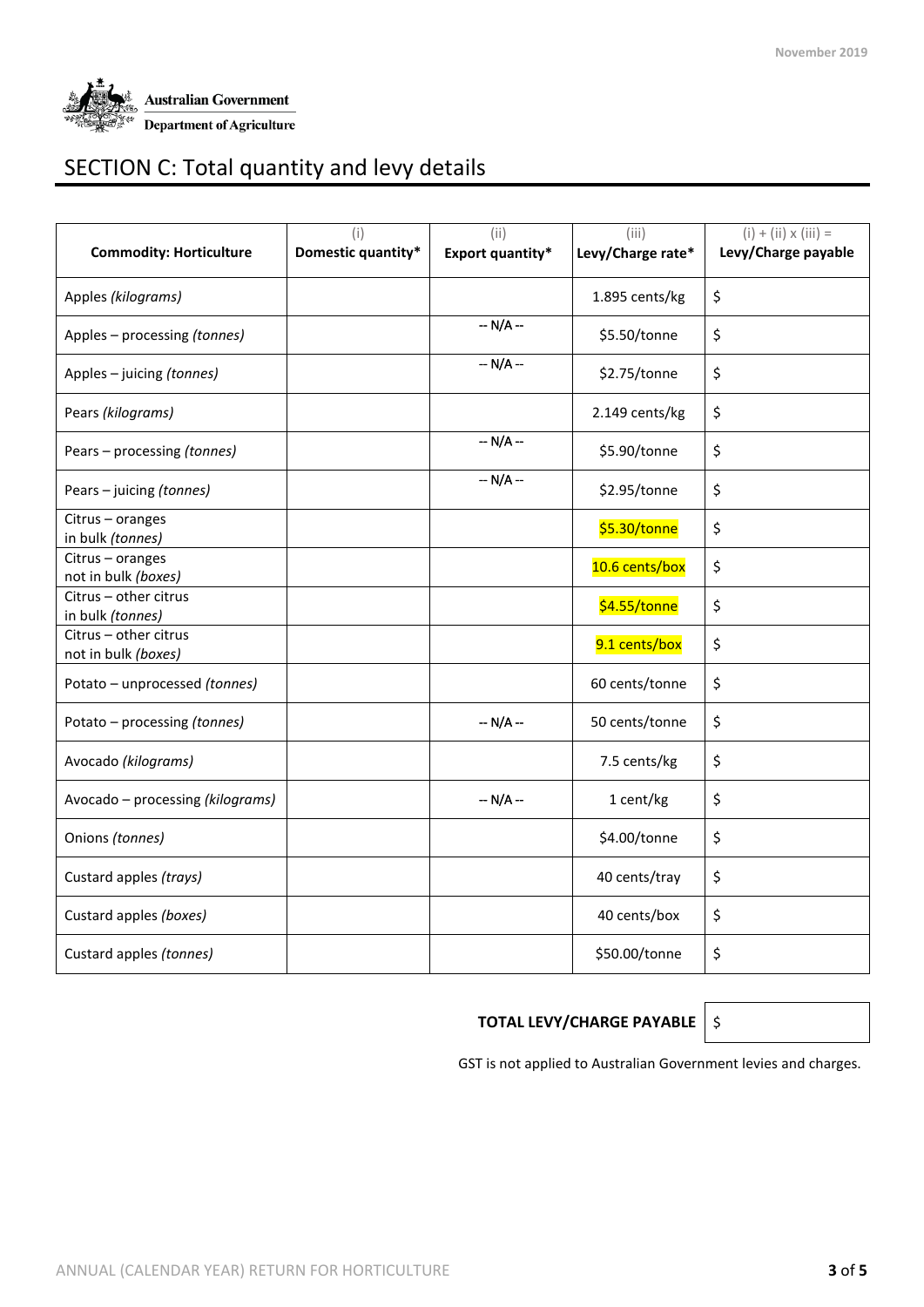

### SECTION D: Exemptions

| Commodity      | Exemptions                                                                                                                                                                                                                                                             |
|----------------|------------------------------------------------------------------------------------------------------------------------------------------------------------------------------------------------------------------------------------------------------------------------|
| Apples         | Apples sold by a producer by retail sale or used by a producer in the production of fruit juice<br>$\bullet$<br>or another processed product and the total quantity is not more than 9,000 kilograms in a calendar<br>year.<br>Apples sold for stockfeed.<br>$\bullet$ |
| Avocados       | Avocados sold by a producer by retail sale and the total amount of levy payable would be less than<br>$\bullet$<br>\$100 in a calendar year.                                                                                                                           |
| Citrus         | Citrus sold by a producer by retail sale or used by a producer in the production of fruit juice or<br>$\bullet$<br>any other processed product and the total quantity is not more than 500 boxes in a calendar year.<br>Citrus sold for stockfeed.<br>$\bullet$        |
| Custard apples | Custard apples sold by a producer by retail sale.<br>٠<br>Custard apples used by a producer for processing.<br>$\bullet$<br>Custard apples sold by a producer directly to a processor for processing.<br>$\bullet$                                                     |
| Pears          | Pears sold by a producer by retail sale or used by the producer in the production of fruit juice<br>$\bullet$<br>or another processed product and the total quantity is not more than 9,000 kilograms in a calendar<br>year.<br>Pears sold for stockfeed.<br>٠         |
|                | Processing pears or juicing pears used in the production of canned fruit.<br>٠<br>Processing pears where levy has already been paid under the Dried Fruits levy.<br>$\bullet$                                                                                          |
|                | Unprocessed potatoes sold by a producer by retail sale and the total quantity sold is not more than<br>$\bullet$<br>100 tonnes in a calendar year.                                                                                                                     |
| Potatoes       | Unprocessed potatoes sold for stockfeed.<br>$\bullet$<br>Processed potatoes used by the owner of the potatoes if the total quantity used is not more than<br>$\bullet$<br>100 tonnes in a calendar year.                                                               |

#### SECTION E: Privacy notice

'Personal information' means any information or opinion about an identified or reasonably identifiable individual.

The collection of mandatory information as denoted by an asterisk (**\***) is authorised by the *Primary Industries Levies and Charges Collection Act 1991* (the Act) and the Primary Industries Levies and Charges Collection Regulations 1991 for the purpose of administering horticultural levies and export charges. If you do not provide the mandatory information requested in this form, you will be in breach of the Act and the Department of Agriculture may be required to take action. The personal information collected may include information in relation to your business, including your ABN, business name, contact person details, email address, physical address and phone number.

The department may disclose your personal information to levy recipient organisations and the Australian Bureau of Statistics where necessary for the above purposes, provided the disclosure is consistent with relevant laws, in particular the *Primary Industries Levies and Charges Collection Act 1991* and the *Privacy Act 1988* (Privacy Act).

Your personal information will be used and stored in accordance with the Australian Privacy Principles. See our Privacy Policy webpage at[: agriculture.gov.au/about/privacy](http://www.agriculture.gov.au/about/privacy) to learn more about accessing or correcting personal information or making a complaint. Alternatively, you can telephone the department on 02 6272 3933.